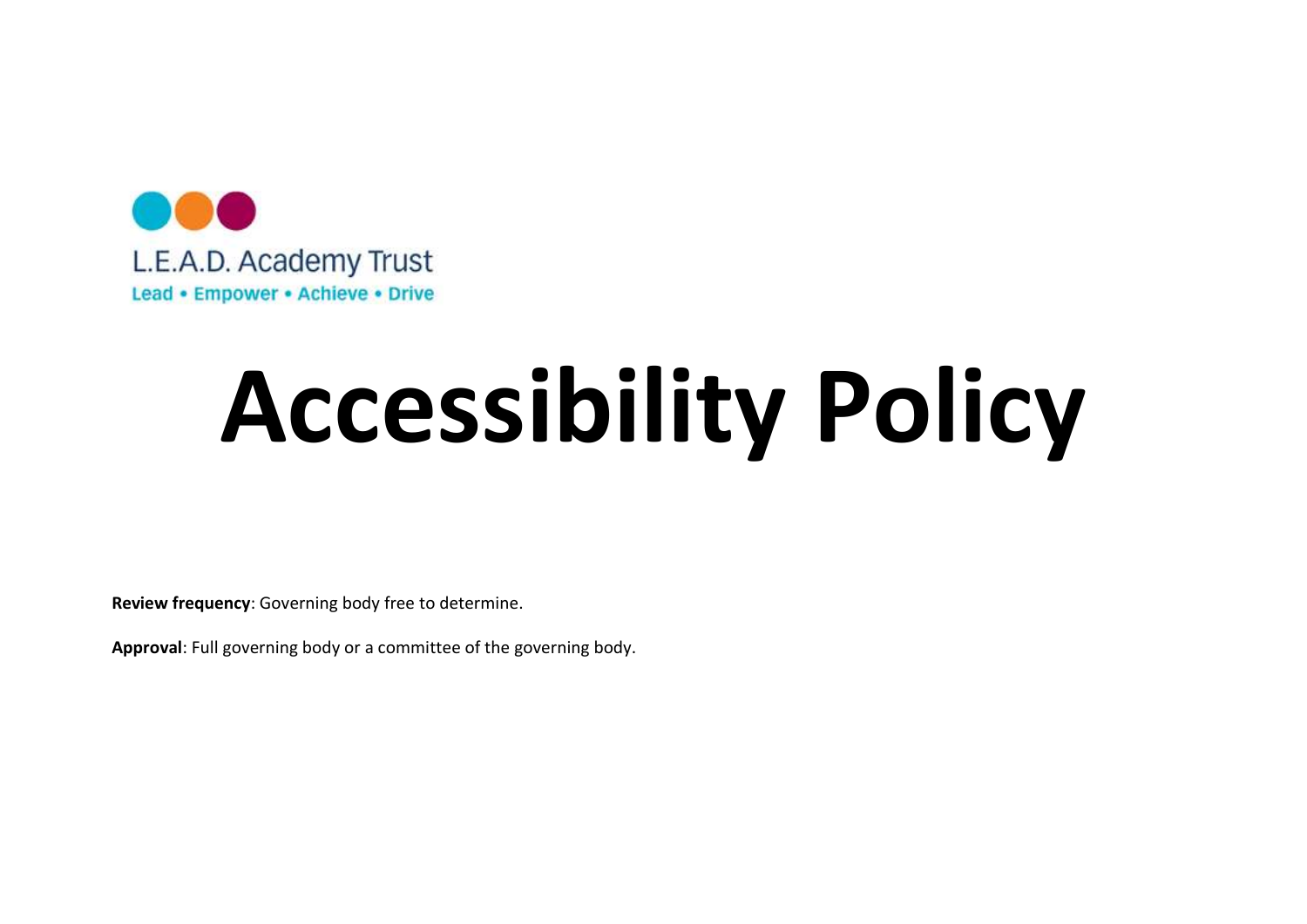## CLOUDSIDE ACADEMY

# Accessibility Policy 2017/2020

#### Introduction

This plan identifies how the school meets the needs of disabled pupils in response to the Special Educational Needs and Disabilities Code of Practice 2014:0 to 25 years.

- Promote quality of opportunity between disabled people and others
- Eliminate discrimination that is unlawful under the Disability Discrimination Act
- Eliminate harassment of disabled people that is related to their disability
- Promote positive attitudes towards disabled people
- Encourage participation by disabled people in public life
- Take steps to meet disabled people's needs

# Definitions of SEND

'A child or young person has SEN if they have a learning difficulty or disability which calls for special educational provision to be made for him or her.

- A child of compulsory school age or a young person has a learning difficulty or a disability if he or she:
- has significantly greater difficulty in learning than the majority of others of the same age or
- has a disability which prevents or hinders him or her making use of facilities of a kind generally provided for others of the same age in mainstream schools or colleges.'
- (SEND code of Practice 2014)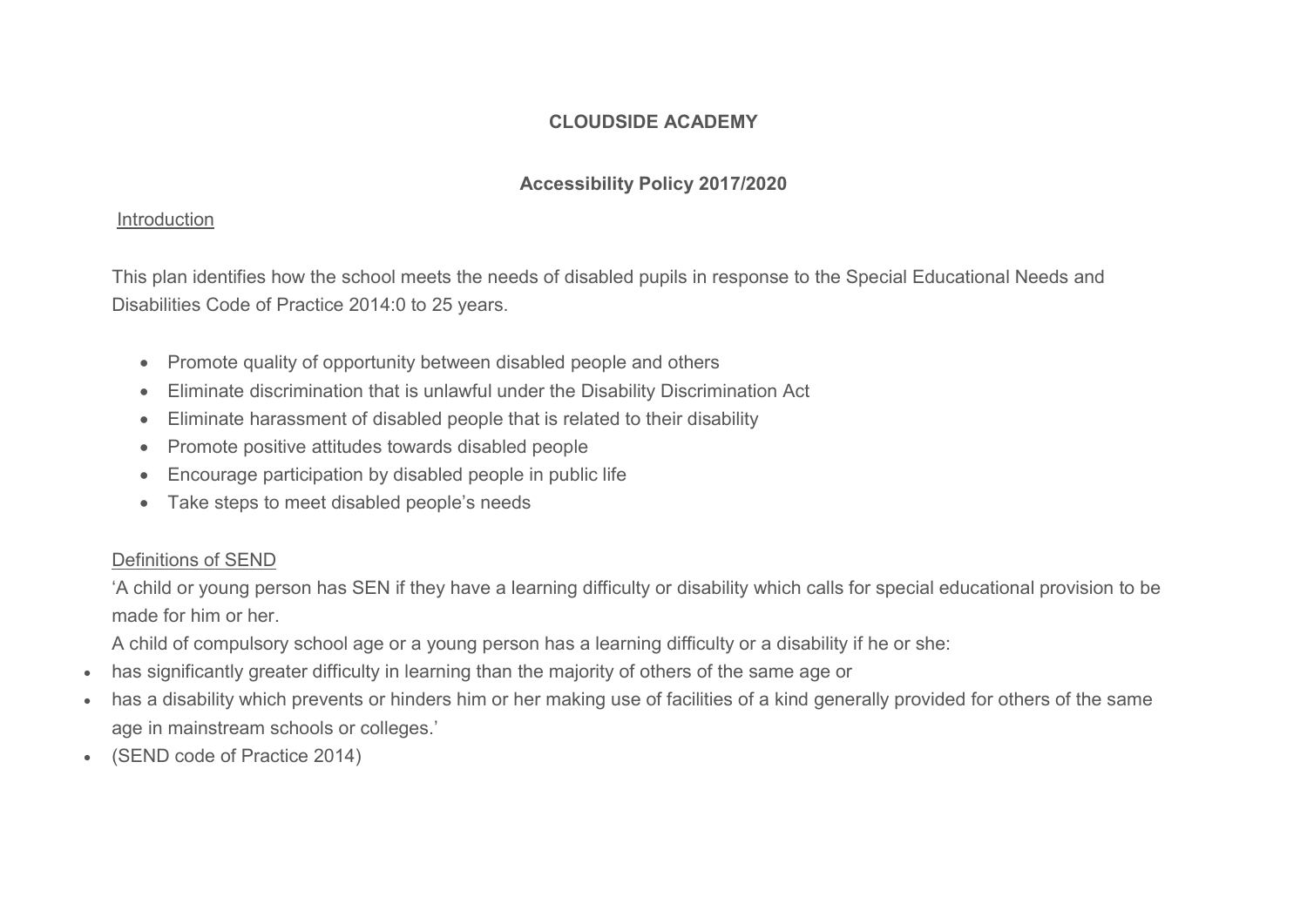#### Definition of Disability

 A physical or mental impairment which has a substantial and long term adverse effect on their ability to carry out normal day to day activities.

### Promoting Equality of Opportunity

We are working proactively to make reasonable adjustments for disabled pupils to promote equality of opportunity for disabled pupils and to secure the participation in every aspect of school life.

## Eliminating Discrimination

We are working actively to eliminate discrimination by

- Reviewing the impact of policies on an annual basis
- Raising expectations and awareness by newsletter, school values and staff training
- Improving communications

# Eliminating Harassment

We are working proactively to eliminate harassment by

- Raising awareness of disability related harassment by training
- Recognising and addressing bullying and harassment by implementation of policy
- Involving pupils themselves in combating bullying by involvement with school council

### Promoting Positive Attitudes

We are working proactively to promote positive attitudes to disability by

- Staff modelling respectful attitudes to disabled pupils, staff and parents
- Representation of disabled people in senior positions in school
- Through positive images in school, in books and other materials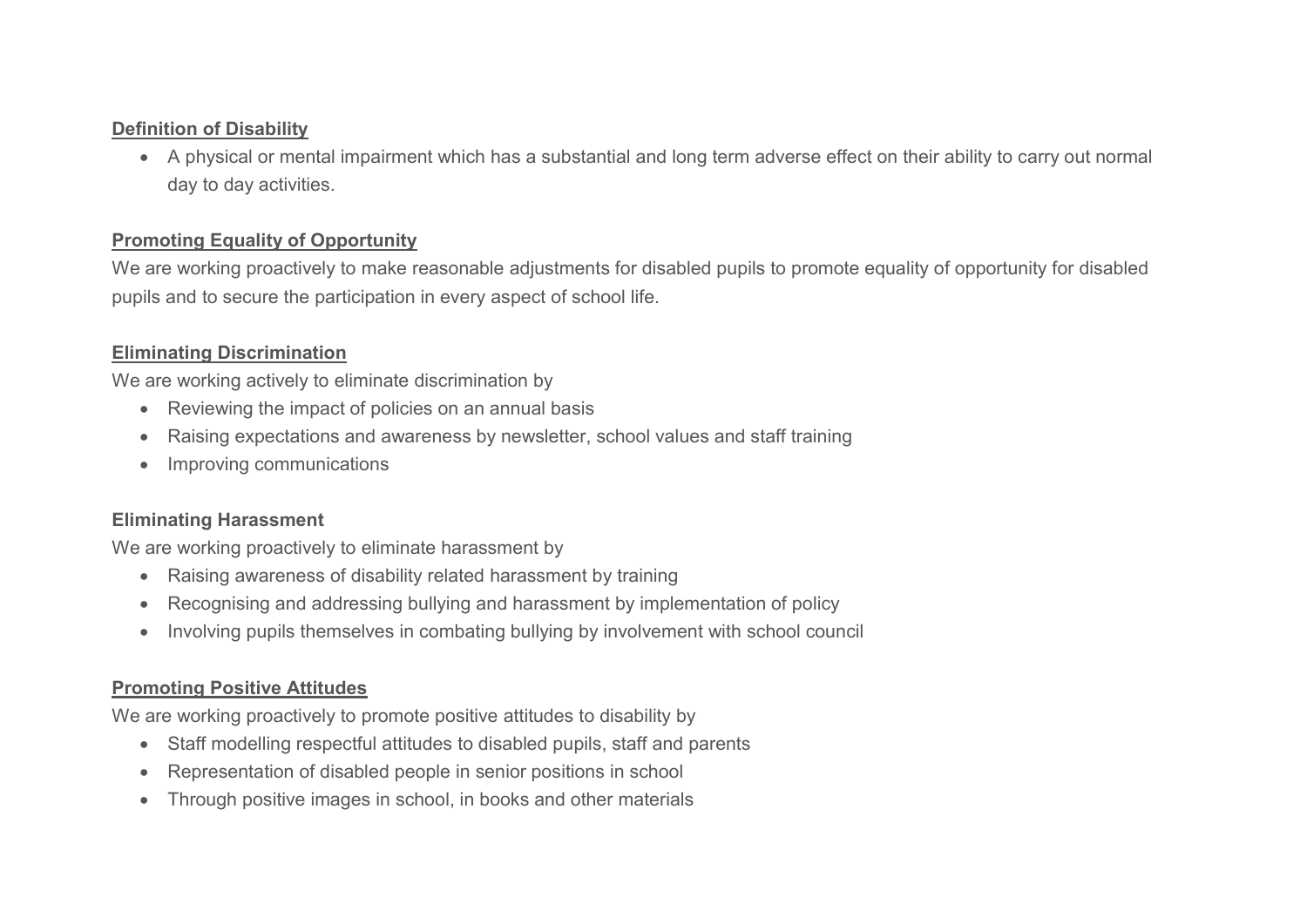#### Encouraging Participation in Public Life

Disabled pupils, staff and parents are encouraged to participate in school life

- Participation and success of their peers in school life by involvement an celebration of success.
- Disabled pupil, staff and parents are represented in senior roles.
- There are positive images of disabled people participating.

We will ensure staff are trained adequately.

We have special facilities for disabled access in and around school.

We have a policy of interviewing all disabled applicants who met the minimum requirements of the job.

# The Accessibility Plan should be read in conjunction with

- 1. The Admissions policy.
- 2. The School Prospectus.
- 3. The Equality and Diversity Policy.
- 4. The Behaviour Policy.
- 5. The Special Educational Needs policy.

The action plan below identifies key activities that will take place to ensure that the school becomes increasingly accessible for pupils with disabilities.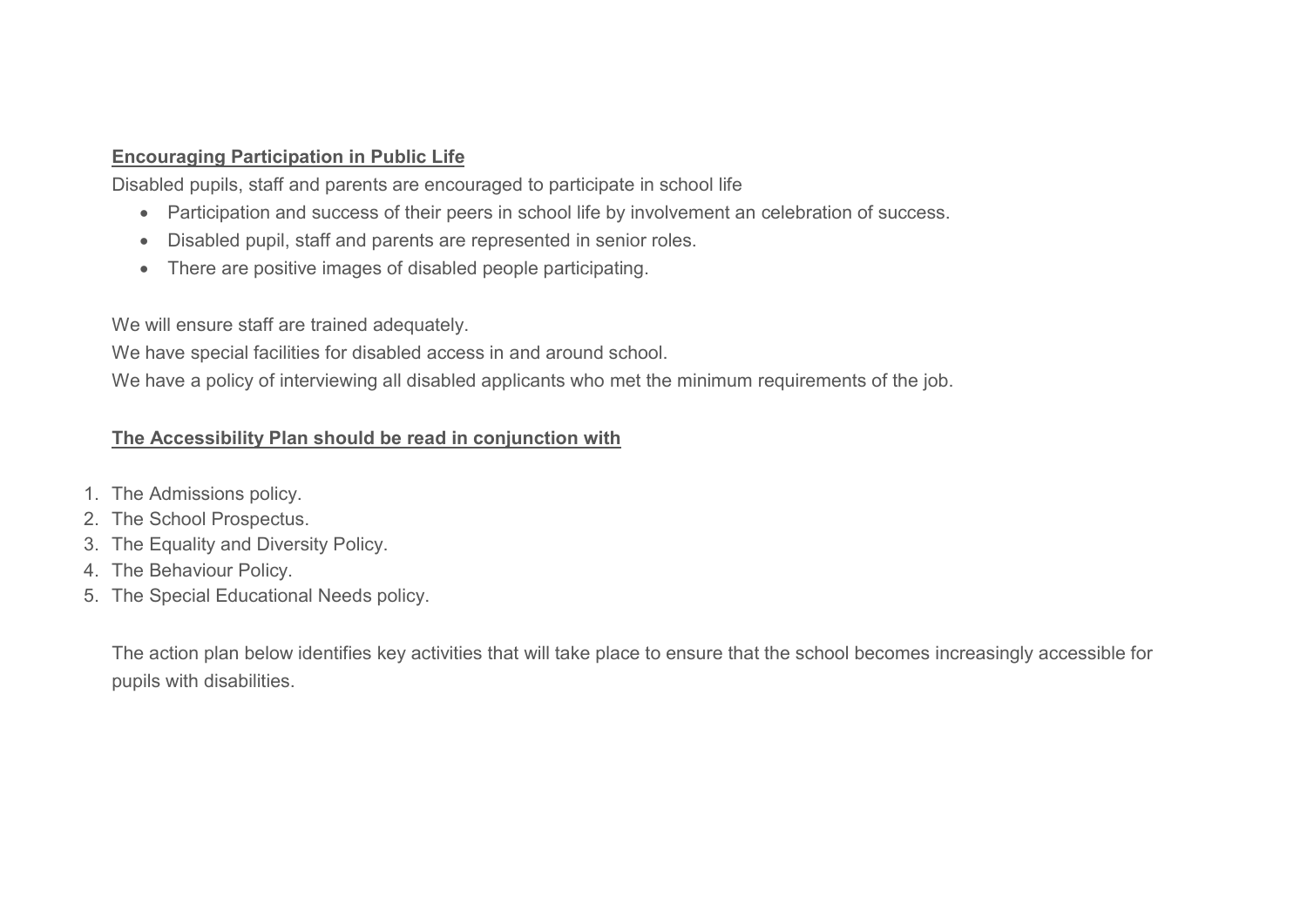# Current Position

- · The school building is fully accessible for pupils with physical difficulties.
- · The outside play areas are flat and almost completely accessible to wheelchair users
- · There is a toilet for disabled pupils on both levels of the school.
- · The school is well-equipped with a range of learning aids and specific equipment.
- · The Learning Mentor supports a range of vulnerable pupils and their families.
- · Recent training has taken place in SEND and there are a high number of trained first aiders.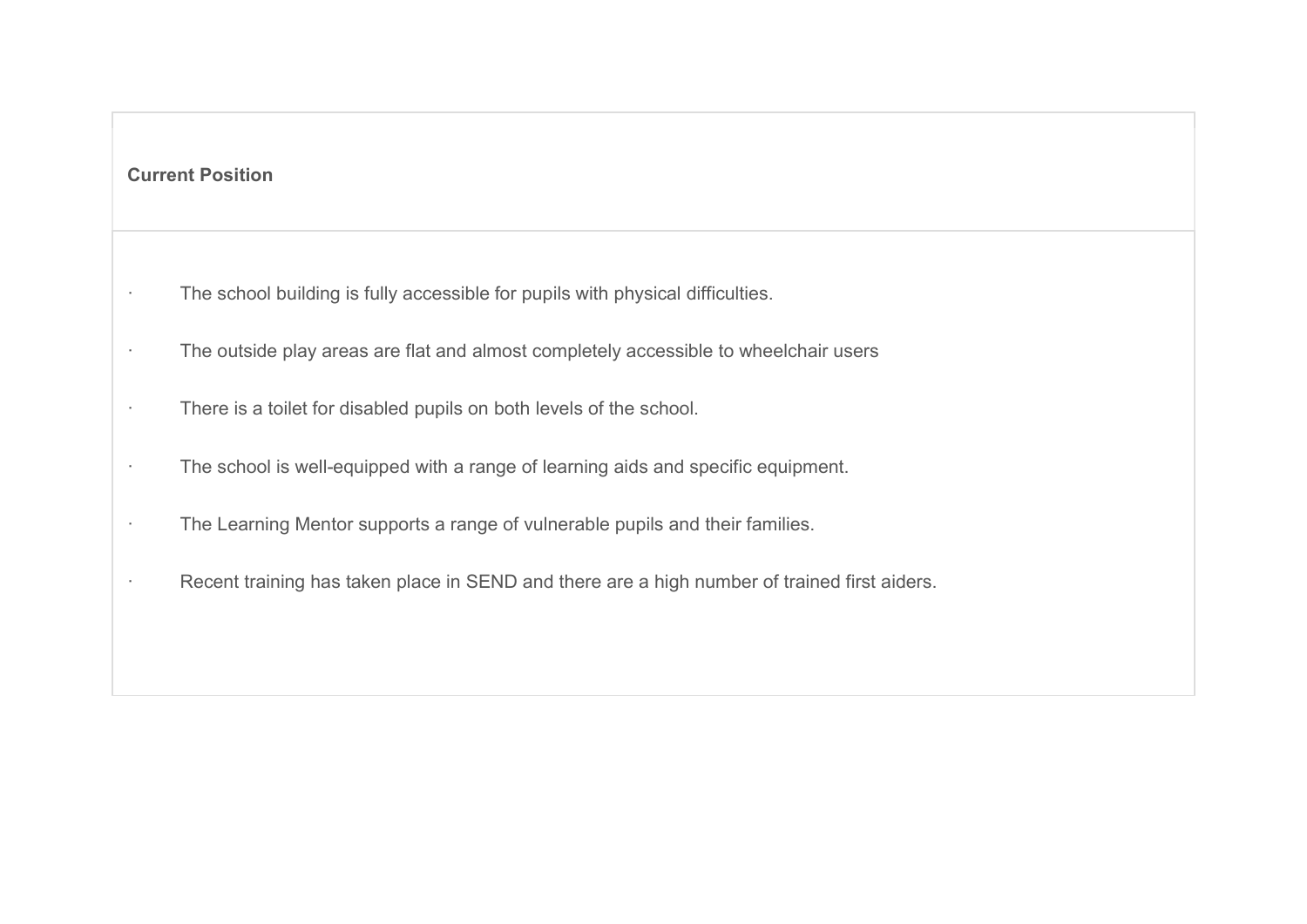| <b>Objectives</b>                                                                                        | <b>Tasks</b>                                                                                                | <b>Resources</b>                                             | Lead      |
|----------------------------------------------------------------------------------------------------------|-------------------------------------------------------------------------------------------------------------|--------------------------------------------------------------|-----------|
| To ensure that staff<br>are trained to<br>support pupils with<br>emotional needs.                        | Designated staff<br>available during the<br>day and at lunchtimes<br>through Tigers and<br><b>Chat Room</b> | All Learning Support trained<br>in Positive Play             | <b>MK</b> |
| To ensure that all<br>staff have a clear<br>understanding of the<br><b>SEND Code of</b><br>Practice 2014 | Audit to be carried out<br>by SENCO and further<br>training if necessary.                                   | <b>Briefing/ Professional</b><br><b>Development Meetings</b> | PT        |